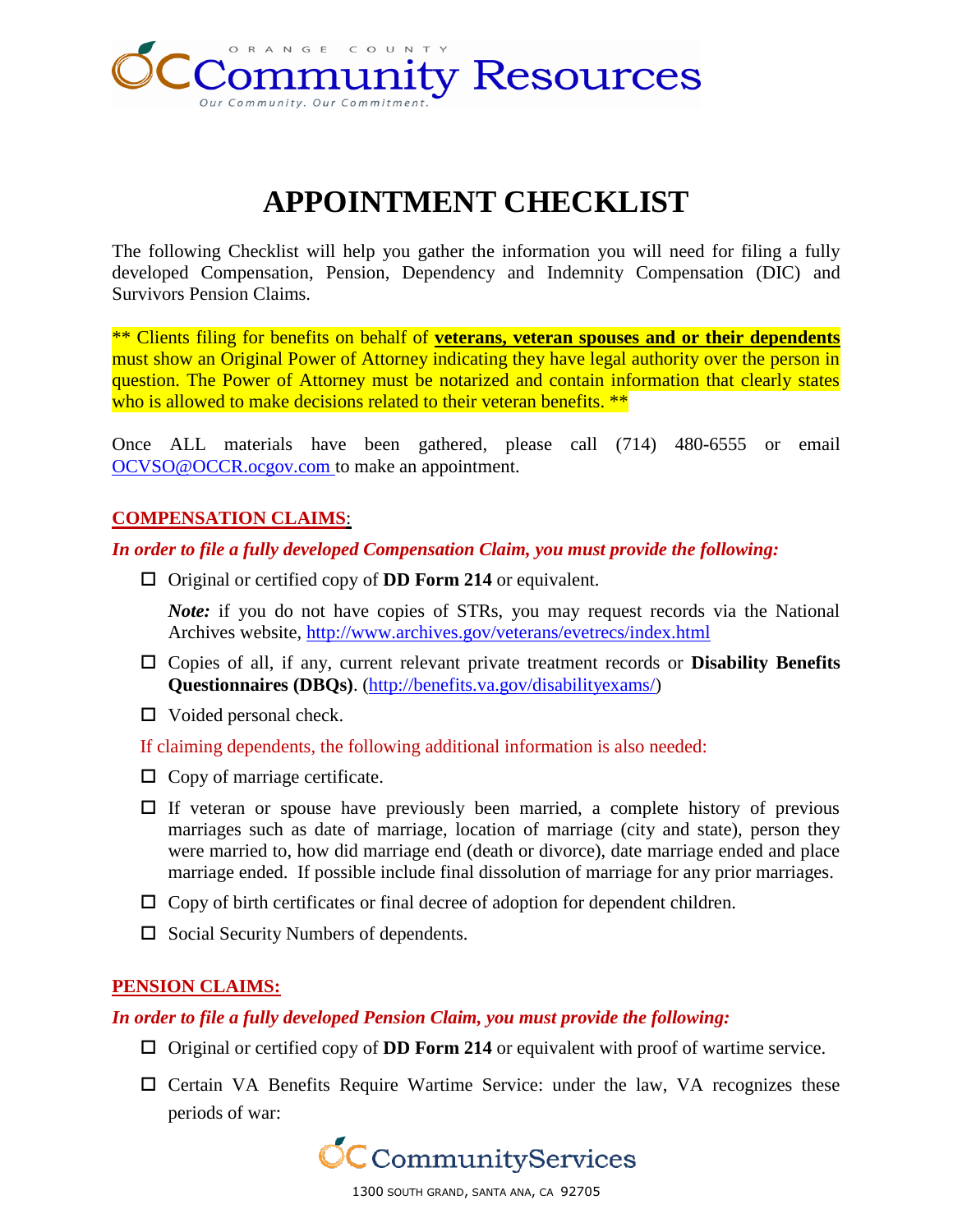**World War I:** April 6, 1917, through Nov. 11, 1918; for Veterans who served in Russia, April 6, 1917, through April 1, 1920; extended through July 1, 1921, for Veterans who had at least one day of service between April 6, 1917, and Nov. 11, 1918.

**World War II:** Dec. 7, 1941, through Dec. 31, 1946.

**Korean War:** June 27, 1950, through Jan. 31, 1955.

**Vietnam War:** Aug. 5, 1964 (Feb. 28, 1961, for Veterans who served "in country" before Aug. 5, 1964), through May 7, 1975.

**Gulf War:** Aug. 2, 1990, through a date to be set.

- $\Box$  Voided personal check.
- $\Box$  If veteran is under the age 65, not in receipt of Social Security Disability Insurance (SSDI) / Supplemental Security Insurance (SSI) or not in a nursing home, also need:
	- o Copies of recent medical records, signed by a physician, showing clinical description of permanent and totally disabled (P&T) status, diagnosis, and prognosis.
- $\Box$  A listing of all current income and net-worth information, such as Social Security benefits, retirement income, dividends.

If you have dependents, the following additional information is also required:

- $\Box$  Copy of marriage certificate.
- $\Box$  If veteran or spouse have previously been married, a complete history of previous marriages such as date of marriage, location of marriage (city and state), person they were married to, how did marriage end (death or divorce), date marriage ended and place marriage ended. If possible include final dissolution of marriage for any prior marriages.
- $\Box$  Copy of birth certificates or final decree of adoption for dependent children.
- $\Box$  Social Security Numbers of dependents.

If claiming aid and attendance, or housebound benefits, the following additional information is also required:

- A **VA Form 21-2680**, Housebound Status of Permanent Need for Regular Aid and Attendance Examination, completed by a physician (available on the Veterans Service Office website<http://veterans.ocgov.com/>benefits).
- If veteran is in a nursing home, also provide **VA Form 21-0779**, Request for Nursing Home Information in Connection with Claim for Aid and Attendance (available on the Veterans Service Office website<http://veterans.ocgov.com/>benefits).
- $\Box$  If claiming medical expenses from a care giver, assisted living or nursing home, also provide a completed **Care Expense Statement** (available on the Veterans Service Office website<http://veterans.ocgov.com/>benefits)

## **DEPENDENCY AND INDEMNITY COMPENSATION (DIC) CLAIMS:**

*In order to file a fully developed Dependency and Indemnity Compensation Claim, you must provide the following:*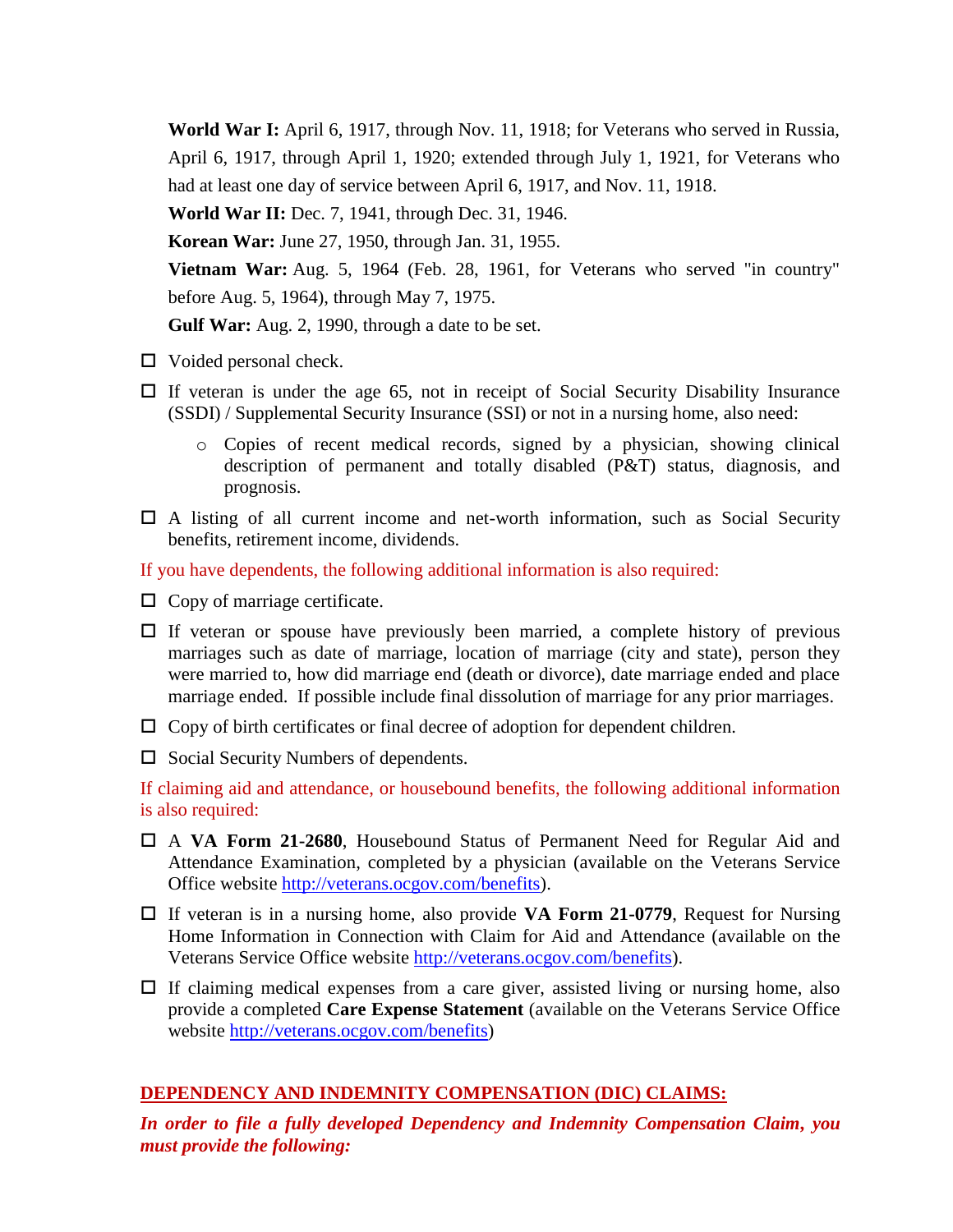- □ Original or certified copy of **DD Form 214** or equivalent.
- □ Copy of Veteran's Death Certificate.
- $\Box$  Voided personal check.
- $\Box$  Copy of marriage certificate to show dependency.
- $\Box$  If veteran or spouse have previously been married, a complete history of previous marriages such as date of marriage, location of marriage (city and state), person they were married to, how did marriage end (death or divorce), date marriage ended and place marriage ended. If possible include final dissolution of marriage for any prior marriages.

### **SURVIVORS PENSION (FORMERLY DEATH PENSION) CLAIMS:**

 $\Box$  Original or certified copy of **DD Form 214** or equivalent with proof of wartime service.

Certain VA Benefits Require Wartime Service: under the law, VA recognizes these periods of war:

**World War I:** April 6, 1917, through Nov. 11, 1918; for Veterans who served in Russia, April 6, 1917, through April 1, 1920; extended through July 1, 1921, for Veterans who had at least one day of service between April 6, 1917, and Nov. 11, 1918.

**World War II:** Dec. 7, 1941, through Dec. 31, 1946.

**Korean War:** June 27, 1950, through Jan. 31, 1955.

**Vietnam War:** Aug. 5, 1964 (Feb. 28, 1961, for Veterans who served "in country" before Aug. 5, 1964), through May 7, 1975.

**Gulf War:** Aug. 2, 1990, through a date to be set.

- $\Box$  Voided personal check.
- $\Box$  A listing of all current income and net-worth information, such as Social Security benefits, retirement income, dividends.
- □ Copy of Veteran's Death Certificate.
- $\Box$  Copy of marriage certificate to show dependency.
- $\Box$  If veteran or spouse have previously been married, a complete history of previous marriages such as date of marriage, location of marriage (city and state), person they were married to, how did marriage end (death or divorce), date marriage ended and place marriage ended. If possible include final dissolution of marriage for any prior marriages.

If claiming aid and attendance, or housebound benefits, the following additional information is also needed:

- A completed **VA Form 21-2680**, Examination for Housebound Status of Permanent Need for Regular Aid and Attendance (available on the Veterans Service Office website <http://veterans.ocgov.com/>benefits).
- If veteran is in a nursing home, also provide **VA Form 21-0779**, Request for Nursing Home Information in Connection with Claim for Aid and Attendance (available on the Veterans Service Office website<http://veterans.ocgov.com/>benefits).